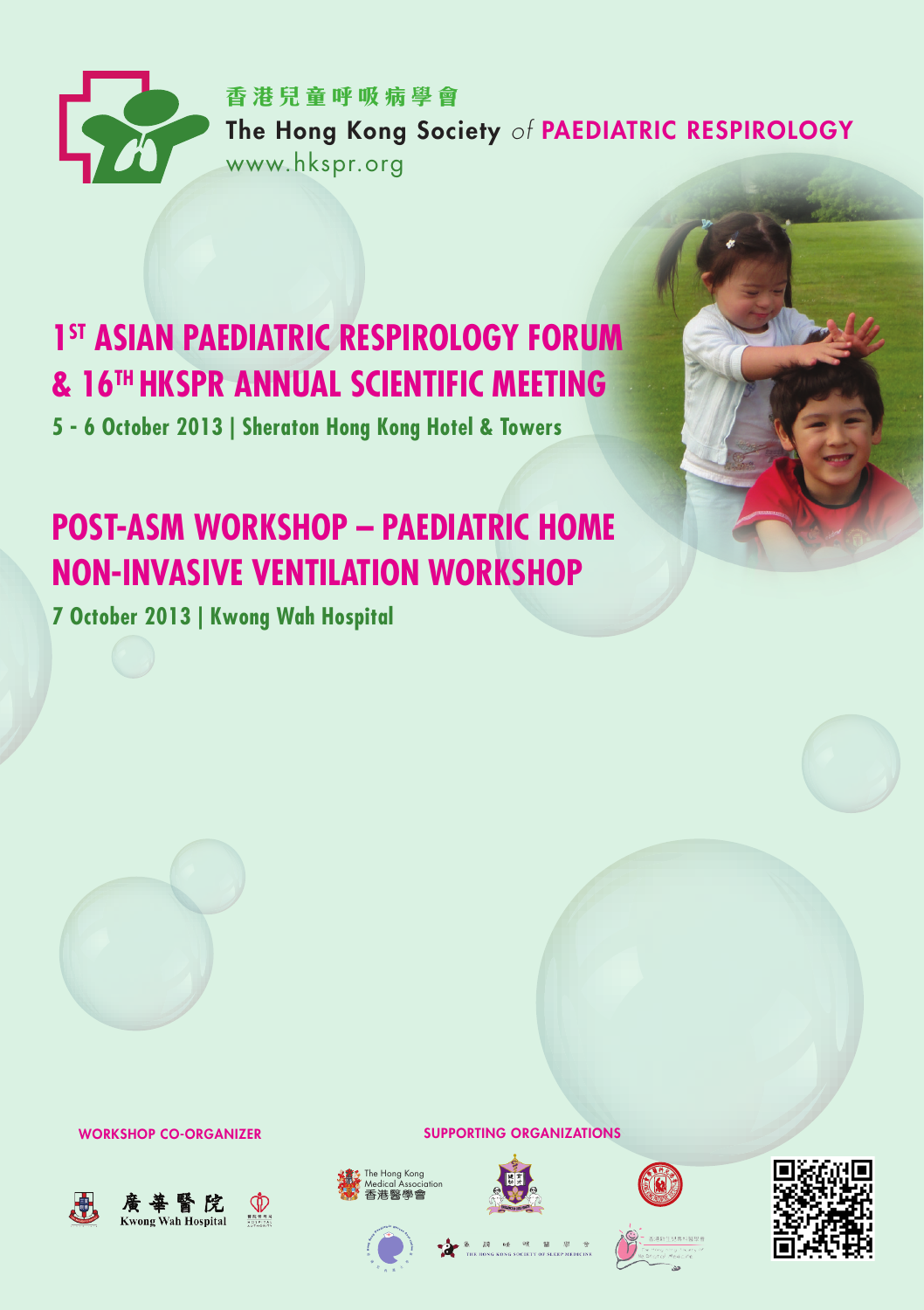## PROGRAMME

| 5 Oct, Saturday (venue: Sheraton Hong Kong Hotel and Towers) |                                                                                                                                        |                                                                                                                                 |  |  |  |  |  |  |
|--------------------------------------------------------------|----------------------------------------------------------------------------------------------------------------------------------------|---------------------------------------------------------------------------------------------------------------------------------|--|--|--|--|--|--|
| $17:30 - 19:30$                                              | Paediatric Respirology in Asia - The Present and The Future<br>A Round-table Discussion (by invitation)                                |                                                                                                                                 |  |  |  |  |  |  |
|                                                              | 6 Oct, Sunday (venue: Sheraton Hong Kong Hotel and Towers)                                                                             |                                                                                                                                 |  |  |  |  |  |  |
| $08:00 - 08:25$                                              | Registration                                                                                                                           |                                                                                                                                 |  |  |  |  |  |  |
|                                                              | <b>Free Paper Presentations</b><br><b>Chairperson: Professor Ellis Hon</b>                                                             |                                                                                                                                 |  |  |  |  |  |  |
|                                                              | Congenital Systemic Artery-pulmonary Artery Shunt in a Massive Hemoptysis Child: Case Report<br>Dr. Yao Yao (China)                    |                                                                                                                                 |  |  |  |  |  |  |
| $08:25 - 09:15$                                              | Symptom Free ≠ Infection Free. A Pilot Study on Influenza Surveillance in Hong Kong Pre-school Children<br>Dr. Yennie Pang (Hong Kong) |                                                                                                                                 |  |  |  |  |  |  |
|                                                              | Airway Anomalies Associated with Thoracic Insufficiency Syndrome in Children<br>Dr. Pei-chen Tsao (Taiwan)                             |                                                                                                                                 |  |  |  |  |  |  |
|                                                              | Paediatric Peumococcal Vaccination in Hong Kong: Are We Doing Well Enough?<br>Dr. Johnny Chan (Hong Kong)                              |                                                                                                                                 |  |  |  |  |  |  |
| $09:15 - 10:05$                                              | Plenary Lecture I<br>Chairpersons: Professor Wen-jue Soong and Dr. Alfred Tam                                                          |                                                                                                                                 |  |  |  |  |  |  |
|                                                              | Changing Epidemiology of Complicated Pneumonia: Implications for Treatment and Prevention<br>Professor Gary Wong (Hong Kong)           |                                                                                                                                 |  |  |  |  |  |  |
| $10:05 - 10:35$                                              | <b>Opening Ceremony</b>                                                                                                                |                                                                                                                                 |  |  |  |  |  |  |
| $10:35 - 11:05$                                              | Coffee Break and Exhibition                                                                                                            |                                                                                                                                 |  |  |  |  |  |  |
| $11:05 - 12:40$                                              | Symposium I: Allergy and Immunology<br>Chairpersons: Professor Mahesh Babu and<br>Dr. Tak-wai Wong                                     | <b>Symposium II: Pulmonology</b><br>Chairpersons: Professor Jessie de Bruyne and<br>Dr. Theresa Leung                           |  |  |  |  |  |  |
|                                                              | Atopies and Food Allergy in Hong Kong Children<br>Professor Ellis Hon (Hong Kong)                                                      | Maintaining Respiratory Function in Children with<br><b>Neuromuscular Diseases</b><br>Professor Aroonwan Preutthipan (Thailand) |  |  |  |  |  |  |
|                                                              | <b>Pulmonary Manifestations of Autoimmune Diseases</b><br>Dr. Tze-leung Lee (Hong Kong)                                                | Pulmonary Tuberculosis in Children<br>Professor Varinder Singh (India)                                                          |  |  |  |  |  |  |
|                                                              | Patient-related Factors in Disease Control of<br>Asthma and Rhinitis: From Safety to Compliance<br>Protessor Ruby Pawankar (Japan)     | The Impact of Pneumococcal Vaccine and Nasopharyngeal<br><b>Carriage and Disease</b><br>Professor Anne Goh (Singapore)          |  |  |  |  |  |  |
|                                                              | Can We Prevent Allergy? From Maternal Diet to<br><b>Infant Nutrition</b><br>Professor Ting-tan Leung (Hong Kong)                       | The Revolution in Diagnostic Lung Imaging – Changing How<br><b>We Practice</b><br>Professor Peter Le Souëf (Australia)          |  |  |  |  |  |  |
| $12:40 - 13:15$                                              | HKSPR AGM and Light Lunch                                                                                                              |                                                                                                                                 |  |  |  |  |  |  |
| $13:15 - 14:05$                                              | <b>Plenary Lecture II</b><br>Chairpersons: Professor Yi-xiao Bao and Dr. Steve Wong                                                    |                                                                                                                                 |  |  |  |  |  |  |
|                                                              | Childhood OSA: What's New in the 2012 AAP Guidelines<br>Professor Carole Marcus (USA)                                                  |                                                                                                                                 |  |  |  |  |  |  |
| $14:05 - 15:40$                                              | Symposium III: Critical Care and Pulmonology<br>Chairpersons: Dr. Ting-yat Miu and<br><b>Professor Masato Takase</b>                   | <b>Symposium IV: Sleep</b><br>Chairpersons: Dr. Wa-keung Chiu and<br>Professor Jiunn-ren Wu                                     |  |  |  |  |  |  |
|                                                              | Acute Management of Pre-school Wheeze in Asia<br>Dr. Rina Triasih (Indonesia)                                                          | Approach to Sleepiness in Children<br>Professor Carole Marcus (USA)                                                             |  |  |  |  |  |  |
|                                                              | Cardiopulmonary Interaction in Paediatric<br><b>Critical Care</b>                                                                      | What Paediatricians should Know about Home CPAP in<br>Children<br>Dr. June Chan (Hong Kong)                                     |  |  |  |  |  |  |
|                                                              | Protessor Zen-kong Dai (Taiwan)                                                                                                        | Nose and OSA - Pathogenesis and Therapeutic Implication<br>Professor Clete Kushida (USA)                                        |  |  |  |  |  |  |
|                                                              | <b>Non-cardiac ECMO</b><br>Dr. Nai-shun Tsoi (Hong Kong)                                                                               | Adenotonsillectomy for Childhood OSA: How Effective is it?<br>Professor Narong Simakajornboon (USA)                             |  |  |  |  |  |  |
| $15:40 - 16:10$                                              | Coffee Break and Exhibition                                                                                                            |                                                                                                                                 |  |  |  |  |  |  |
| $16:10 - 17:00$                                              | <b>Plenary Lecture III</b><br>Chairpersons: Professor Aye-maung Han and Dr. Shu-yan Lam                                                |                                                                                                                                 |  |  |  |  |  |  |
|                                                              | Triggers' for Acute Asthma – Which Causes What, When and Why?<br>Professor Peter Le Souëf (Australia)                                  |                                                                                                                                 |  |  |  |  |  |  |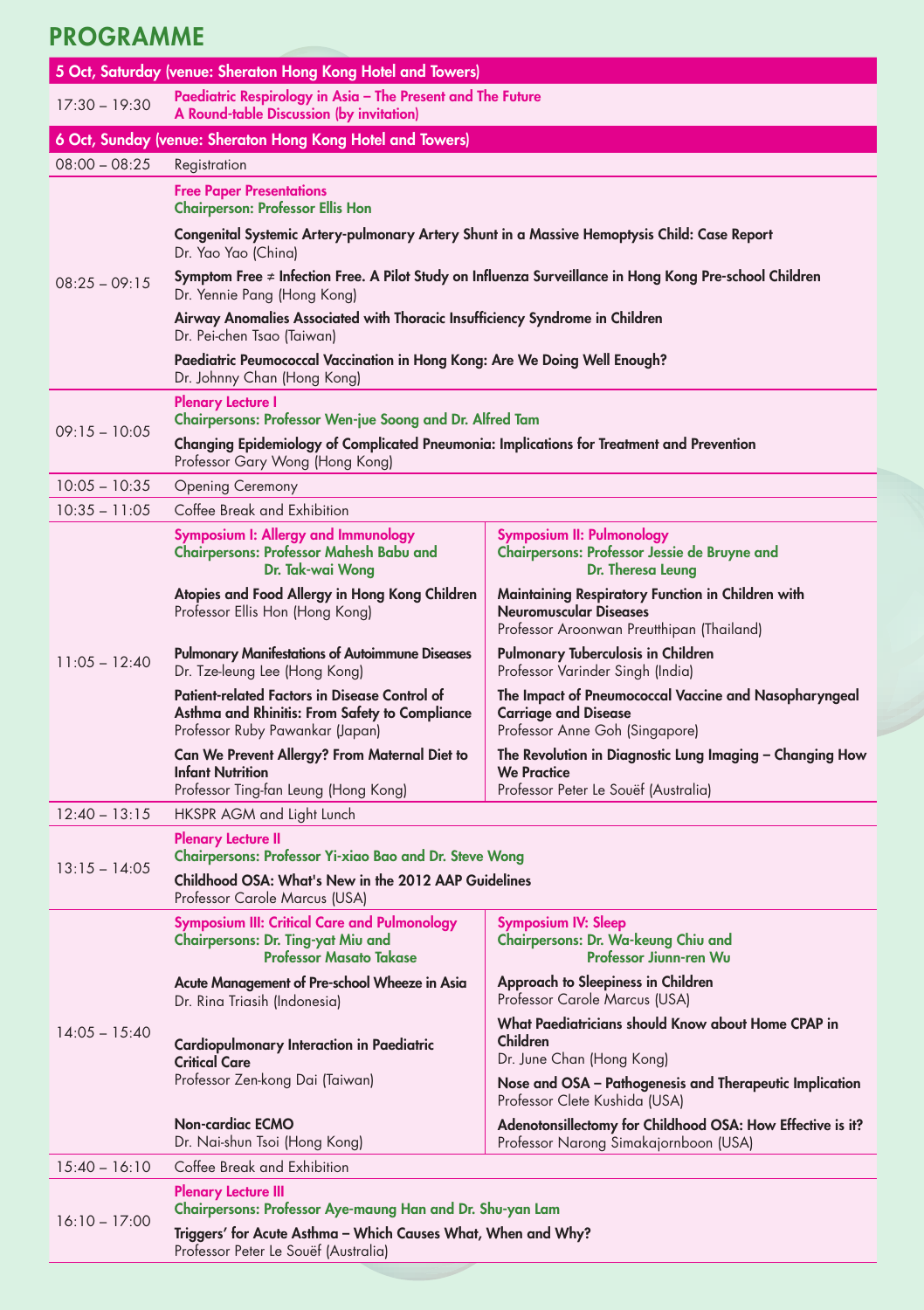## **POST-ASM WORKSHOP PAEDIATRIC HOME NON-INVASIVE VENTILATION WORKSHOP**

This workshop is co-organized with the Department of Paediatrics at Kwong Wah Hospital. It provides theoretical and practical training for paediatricians and allied health professionals on paediatric non-invasive ventilation (NIV) in home setting. Focus will be placed on the use of NIV in children with sleep-disordered breathing and chronic ventilatory insufficiency.

The objectives of the workshop are to enable participants to i) understand different modes of NIV and their clinical applications; ii) successfully initiate NIV in paediatric patients; iii) follow-up patients on NIV and trouble-shoot; and iv) enhance patient adherence to NIV.

The format of this workshop is interactive. Case studies will be used throughout the course. Participants will benefit from interacting with local and world-renowned experts in lectures, discussions and hands-on workshops.

### **PROGRAMME**

| 7 Oct, Monday (venue: Kwong Wah Hospital) |                                                        |                                                                           |  |  |  |  |  |  |
|-------------------------------------------|--------------------------------------------------------|---------------------------------------------------------------------------|--|--|--|--|--|--|
| $08:30 - 08:50$                           | Registration                                           |                                                                           |  |  |  |  |  |  |
| $08:50 - 09:00$                           | <b>Welcome Address</b>                                 | Dr. Daniel Ng<br>(President, Hong Kong Society of Paediatric Respirology) |  |  |  |  |  |  |
| $09:00 - 09:45$                           | Respiratory Physiology for NIV                         | Dr. June Chan (Hong Kong)                                                 |  |  |  |  |  |  |
| $09:45 - 10:30$                           | NIV Modes and Ventilators - How to Choose?             | Professor Narong Simakajornboon (USA)                                     |  |  |  |  |  |  |
| $10:30 - 11:15$                           | Interfaces - How to Get it Right for Kids?             | Dr. Eric Chan (Hong Kong)                                                 |  |  |  |  |  |  |
| $11:15 - 11:45$                           | Coffee Break                                           |                                                                           |  |  |  |  |  |  |
| $11:45 - 12:30$                           | NIV in Childhood Obstructive Sleep Apnoea<br>Syndromes | Professor Carole Marcus (USA)                                             |  |  |  |  |  |  |
| $12:30 - 13:15$                           | NIV Acclimatization and Adherence                      | Professor Carole Marcus (USA)                                             |  |  |  |  |  |  |
| $13:15 - 14:30$                           | Lunch Break                                            |                                                                           |  |  |  |  |  |  |
| $14:30 - 15:15$                           | NIV in Chronic Respiratory Insufficiency               | Professor Aroonwan Preutthipan (Thailand)                                 |  |  |  |  |  |  |
| $15:15 - 16:00$                           | <b>Titrating and Monitoring NIV Use</b>                | Professor Clete Kushida (USA)                                             |  |  |  |  |  |  |
| $16:00 - 16:15$                           | Coffee Break                                           |                                                                           |  |  |  |  |  |  |
|                                           |                                                        | Dr. June Chan (Hong Kong)                                                 |  |  |  |  |  |  |
|                                           |                                                        | Professor Clete Kushida (USA)                                             |  |  |  |  |  |  |
| $16:15 - 17:00$                           | Troubleshooting Common Paediatric Scenarios            | Professor Carole Marcus (USA)                                             |  |  |  |  |  |  |
|                                           |                                                        | Professor Aroonwan Preutthipan (Thailand)                                 |  |  |  |  |  |  |
|                                           |                                                        | Professor Narong Simakajornboon (USA)                                     |  |  |  |  |  |  |

*Food & beverage will be provided for coffee and lunch breaks.*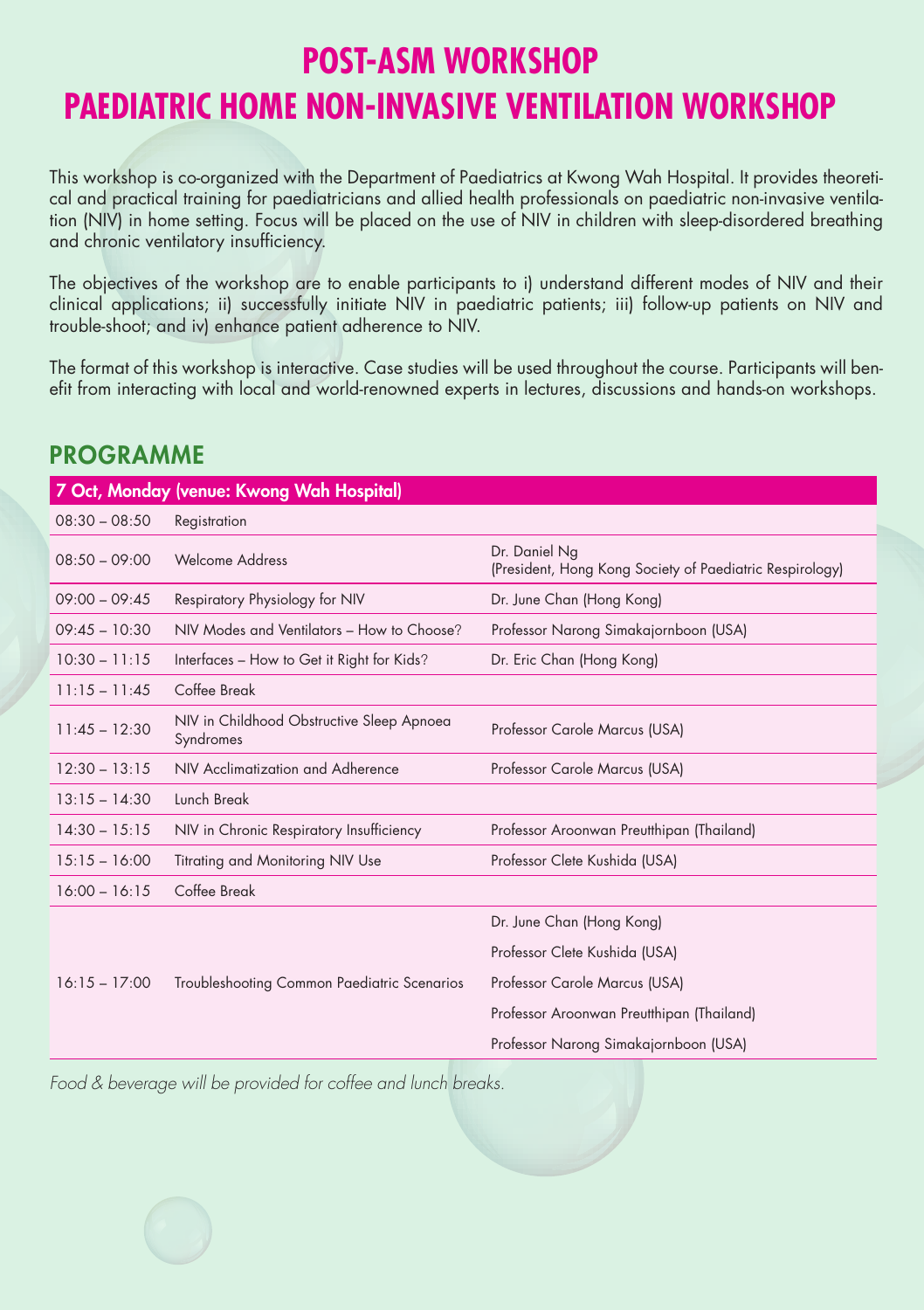## REGISTRATION FORM

Please complete the registration form and return it with payment to the Meeting Secretariat before **20 September 2013**. Please make cheque payable to **Hong Kong Society of Paediatric Respirology**.

|                                               | Please $\sqrt{ }$ the appropriate $\boxed{\phantom{ } }$ below:                                                                                                                              |                 |                                                                                                                                                                                                                                      |                                                 |                                                                                                                                                  |                          |  |  |
|-----------------------------------------------|----------------------------------------------------------------------------------------------------------------------------------------------------------------------------------------------|-----------------|--------------------------------------------------------------------------------------------------------------------------------------------------------------------------------------------------------------------------------------|-------------------------------------------------|--------------------------------------------------------------------------------------------------------------------------------------------------|--------------------------|--|--|
|                                               |                                                                                                                                                                                              |                 |                                                                                                                                                                                                                                      |                                                 |                                                                                                                                                  |                          |  |  |
|                                               |                                                                                                                                                                                              |                 |                                                                                                                                                                                                                                      |                                                 |                                                                                                                                                  |                          |  |  |
|                                               |                                                                                                                                                                                              |                 |                                                                                                                                                                                                                                      |                                                 |                                                                                                                                                  |                          |  |  |
|                                               |                                                                                                                                                                                              |                 |                                                                                                                                                                                                                                      |                                                 |                                                                                                                                                  |                          |  |  |
|                                               |                                                                                                                                                                                              |                 |                                                                                                                                                                                                                                      |                                                 |                                                                                                                                                  |                          |  |  |
|                                               |                                                                                                                                                                                              |                 |                                                                                                                                                                                                                                      |                                                 |                                                                                                                                                  |                          |  |  |
| Email: Email: Album and the Society           |                                                                                                                                                                                              |                 |                                                                                                                                                                                                                                      |                                                 |                                                                                                                                                  |                          |  |  |
|                                               | 6 Oct, Sunday (venue: Sheraton Hong Kong Hotel and Towers)                                                                                                                                   |                 |                                                                                                                                                                                                                                      |                                                 |                                                                                                                                                  |                          |  |  |
| Current Member:                               | Current Associate<br>Member:                                                                                                                                                                 | Current Member: | Non-member:<br>(Doctors)                                                                                                                                                                                                             | Non-member:<br>(Allied-health<br>Professionals) | New Member:                                                                                                                                      | New Associate<br>Member: |  |  |
| $\Box$ HKSPR                                  | $\Box$ HKSPR                                                                                                                                                                                 | $\Box$ HKPNA    |                                                                                                                                                                                                                                      |                                                 | $\Box$ hkspr                                                                                                                                     | $\Box$ HKSPR             |  |  |
| $\Box$ HKMA                                   | ПНКМА                                                                                                                                                                                        |                 |                                                                                                                                                                                                                                      |                                                 |                                                                                                                                                  |                          |  |  |
| $\Box$ HKCP                                   | $\Box$ HKCP                                                                                                                                                                                  |                 |                                                                                                                                                                                                                                      |                                                 |                                                                                                                                                  |                          |  |  |
| $\Box$ HKPS                                   | $\Box$ HKPS                                                                                                                                                                                  |                 |                                                                                                                                                                                                                                      |                                                 |                                                                                                                                                  |                          |  |  |
| $\Box$ HKSNM                                  | $\Box$ HKSNM                                                                                                                                                                                 |                 |                                                                                                                                                                                                                                      |                                                 |                                                                                                                                                  |                          |  |  |
| $\Box$ HKSSM                                  | $\Box$ HKSSM                                                                                                                                                                                 |                 |                                                                                                                                                                                                                                      |                                                 |                                                                                                                                                  |                          |  |  |
| $\Box$ HKD 200                                | $\Box$ HKD 100                                                                                                                                                                               | $\Box$ HKD 100  | $\Box$ HKD 700                                                                                                                                                                                                                       | $\Box$ HKD 400                                  | $\Box$ HKD 500                                                                                                                                   | $\Box$ HKD 250           |  |  |
|                                               | $\Box$ I will join the light lunch. $\Box$ I will not join the light lunch.                                                                                                                  |                 |                                                                                                                                                                                                                                      |                                                 |                                                                                                                                                  |                          |  |  |
|                                               | I have read and agreed the "Personal Information Collection Statement".                                                                                                                      |                 |                                                                                                                                                                                                                                      |                                                 |                                                                                                                                                  |                          |  |  |
|                                               | 7 Oct, Monday (venue: Kwong Wah Hospital)                                                                                                                                                    |                 |                                                                                                                                                                                                                                      |                                                 |                                                                                                                                                  |                          |  |  |
|                                               | Current Member & Associate Member of HKSPR                                                                                                                                                   |                 | $\Box$ HKD 500                                                                                                                                                                                                                       |                                                 |                                                                                                                                                  |                          |  |  |
|                                               | Non-member (all kind of health-care professionals)                                                                                                                                           |                 | $\Box$ HKD 1,000                                                                                                                                                                                                                     |                                                 |                                                                                                                                                  |                          |  |  |
| Notes:<br>HKPS = Hong Kong Paediatric Society | HKSPR = Hong Kong Society of Paediatric Respirology<br>HKMA = Hong Kong Medical Association<br>HKCP = Hong Kong College of Paediatricians                                                    |                 |                                                                                                                                                                                                                                      |                                                 | HKSNM = Hong Kong Society of Neonatal Medicine<br>HKSSM = Hong Kong Society of Sleep Medicine<br>HKPNA = Hong Kong Paediatric Nurses Association |                          |  |  |
|                                               | For new member of HKSPR, please also complete the membership form (download from www.hkspr.org) and return it together with the<br>registration form and payment to the Meeting Secretariat. |                 |                                                                                                                                                                                                                                      |                                                 |                                                                                                                                                  |                          |  |  |
| Payment Details:                              |                                                                                                                                                                                              |                 |                                                                                                                                                                                                                                      |                                                 |                                                                                                                                                  |                          |  |  |
|                                               |                                                                                                                                                                                              |                 |                                                                                                                                                                                                                                      |                                                 |                                                                                                                                                  |                          |  |  |
| Cheuge Date: _______                          |                                                                                                                                                                                              | Cheque Number:  |                                                                                                                                                                                                                                      |                                                 |                                                                                                                                                  |                          |  |  |
|                                               | Meeting Secretariat: HKSPR ASM 2013, c/o MIMS (Hong Kong) Limited, 27/F., OTB Building, 160 Gloucester Road, Wanchai, Hong Kong                                                              |                 |                                                                                                                                                                                                                                      |                                                 |                                                                                                                                                  |                          |  |  |
|                                               |                                                                                                                                                                                              |                 |                                                                                                                                                                                                                                      |                                                 |                                                                                                                                                  |                          |  |  |
| Signature: _                                  |                                                                                                                                                                                              |                 | <u> Date: 2000 - 2000 - 2000 - 2000 - 2000 - 2000 - 2000 - 2000 - 2000 - 2000 - 2000 - 2000 - 2000 - 2000 - 2000 - 2000 - 2000 - 2000 - 2000 - 2000 - 2000 - 2000 - 2000 - 2000 - 2000 - 2000 - 2000 - 2000 - 2000 - 2000 - 2000</u> |                                                 |                                                                                                                                                  |                          |  |  |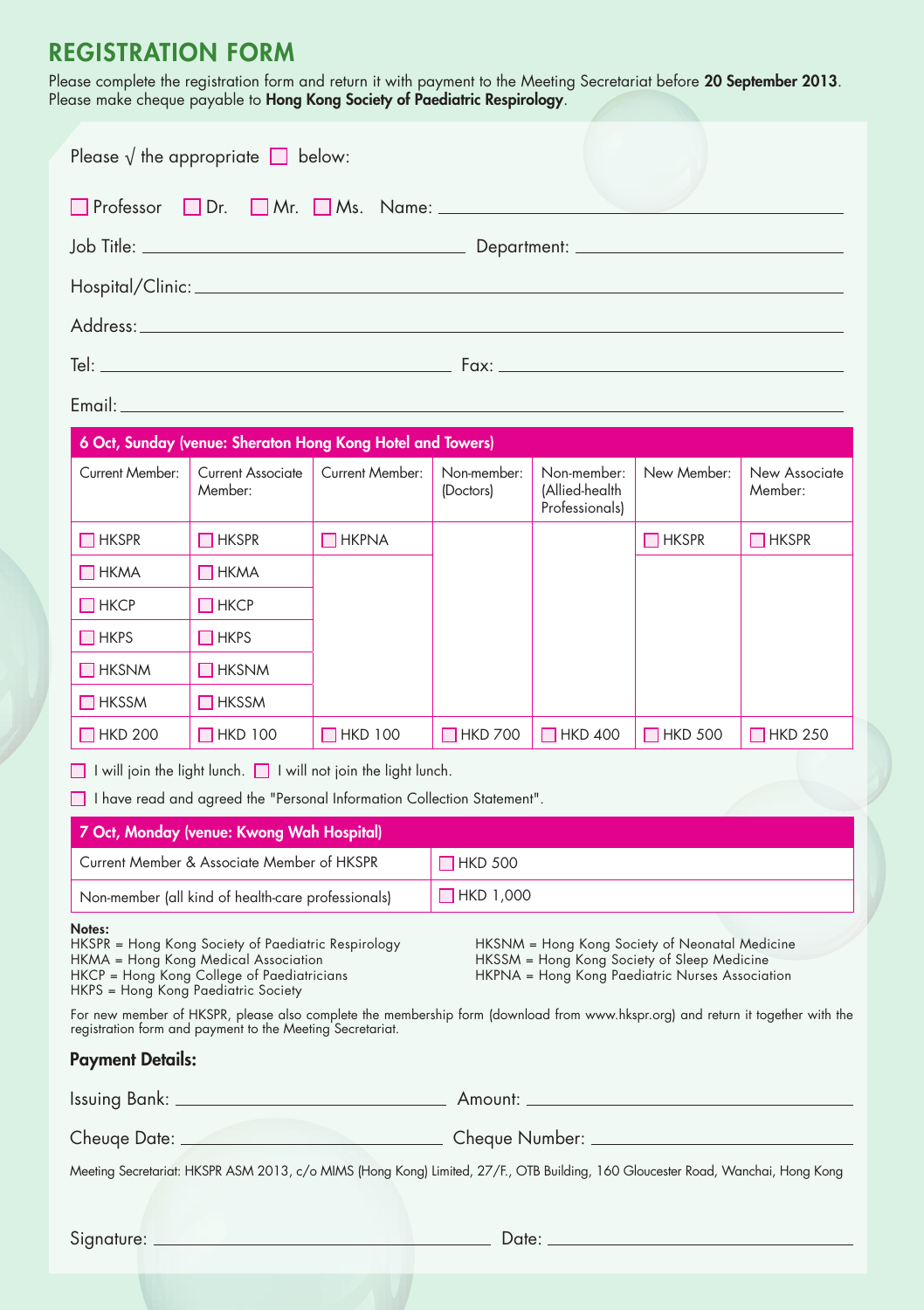#### **FACULTIES**

#### *International*

- Professor Mahesh Babu (Singapore)
- Professor Yi-xiao Bao (China)
- Professor Jessie de Bruyne (Malaysia)
- Professor Zen-kong Dai (Taiwan)
- **•** Professor Anne Goh (Singapore)
- Professor Aye-maung Han (Myanmar)
- **Professor Clete Kushida (USA)**
- **•** Professor Peter Le Souëf (Australia)
- Professor Carole Marcus (USA)
- **•** Professor Ruby Pawankar (Japan)
- Professor Aroonwan Preutthipan (Thailand)
- Professor Narong Simakajornboon (USA)
- Professor Varinder Singh (India)
- Professor Wen-jue Soong (Taiwan)
- Professor Masato Takase (Japan)
- Dr. Rina Triasih (Indonesia)
- Professor Jiunn-ren Wu (Taiwan)

### *Local*

- Dr. Eric Chan (Kwong Wah Hospital)
- Dr. June Chan (Kwong Wah Hospital)
- Dr. Wa-keung Chiu (United Christian Hospital)
- Professor Ellis Hon (The Chinese University of Hong Kong)
- Dr. Shu-yan Lam (Tuen Mun Hospital)
- Dr. Tze-leung Lee (Queen Mary Hospital)
- Dr. Theresa Leung (Pamela Youde Nethersole Eastern Hospital)
- Professor Ting-fan Leung (The Chinese University of Hong Kong)
- Dr. Ting-yat Miu (Private Practice)
- Dr. Daniel Ng (Kwong Wah Hospital)
- Dr. Alfred Tam (Private Practice)
- Dr. Nai-shun Tsoi (Queen Mary Hospital)
- Professor Gary Wong (The Chinese University of Hong Kong)
- Dr. Steve Wong (Private Practice)
- Dr. Tak-wai Wong (Alice Ho Miu Ling Nethersole Hospital)